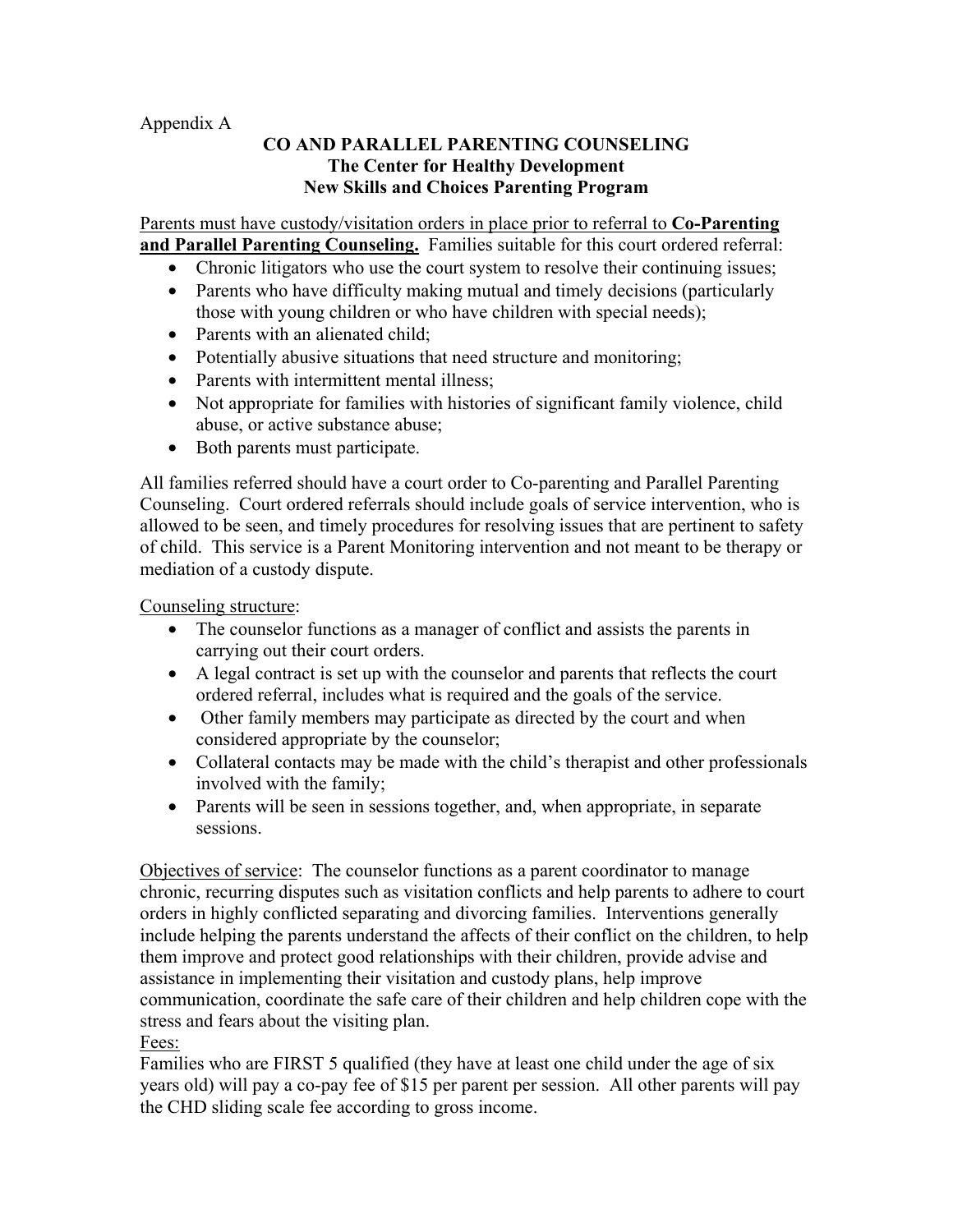#### **SAFE FAMILIES: A Group Intervention for Parents with Children at Risk**

#### **The Center for Healthy Development New Skills and Choices Parenting Program**

**SAFE FAMILIES** is for families in the Family Court system that has one or more of the following: a history of domestic violence; no contact orders/restraining orders; supervised exchanges for visitation.

#### Class Structure:

- Classes are two hour sessions held on two different days of the week for sixteen weeks;
- The parents attend separate classes on different days;
- Both parents must attend the program.

#### Program objectives:

- Help parents build a safe environment for their children;
- Reduce conflict and increase child protection;
- Learn new skills in using a structured parenting plan;
- Understand the effects of conflict on their children;
- Increase accountability for parents who have been violent so that they take responsibility for the abuse, avoid using the child as a weapon in conflict and learn to appropriately support the other parent in the care of the child;
- Support the parents who have been victims of violence and provide them with skills in maintaining appropriate boundaries for protection of themselves and their children from abuse.

#### **CLASS TOPICS**

SECTION I: Introduce program objectives; Identify unsafe family practices and the effects on children; Explore choices in parenting behaviors.

#### **Class 1 Introduction to Program: Provide an orientation and introduction to the group and its goals, begin to learn about the effects of violence on children, and begin skill building for safe parenting and protecting children from conflict.**

- ∗ Provide an orientation to the group
- ∗ Learn about the effects of violence on children from a child's perspective
- ∗ Build emotional self-awareness
- ∗ Discuss Safe Families program goals
- ∗ Learn a skill-building tool to improve safety in the home

**Class 2 Defining Conflict and Violence: Identify unsafe family practices and learn the importance of maintaining appropriate boundaries for a safe environment for self and children.**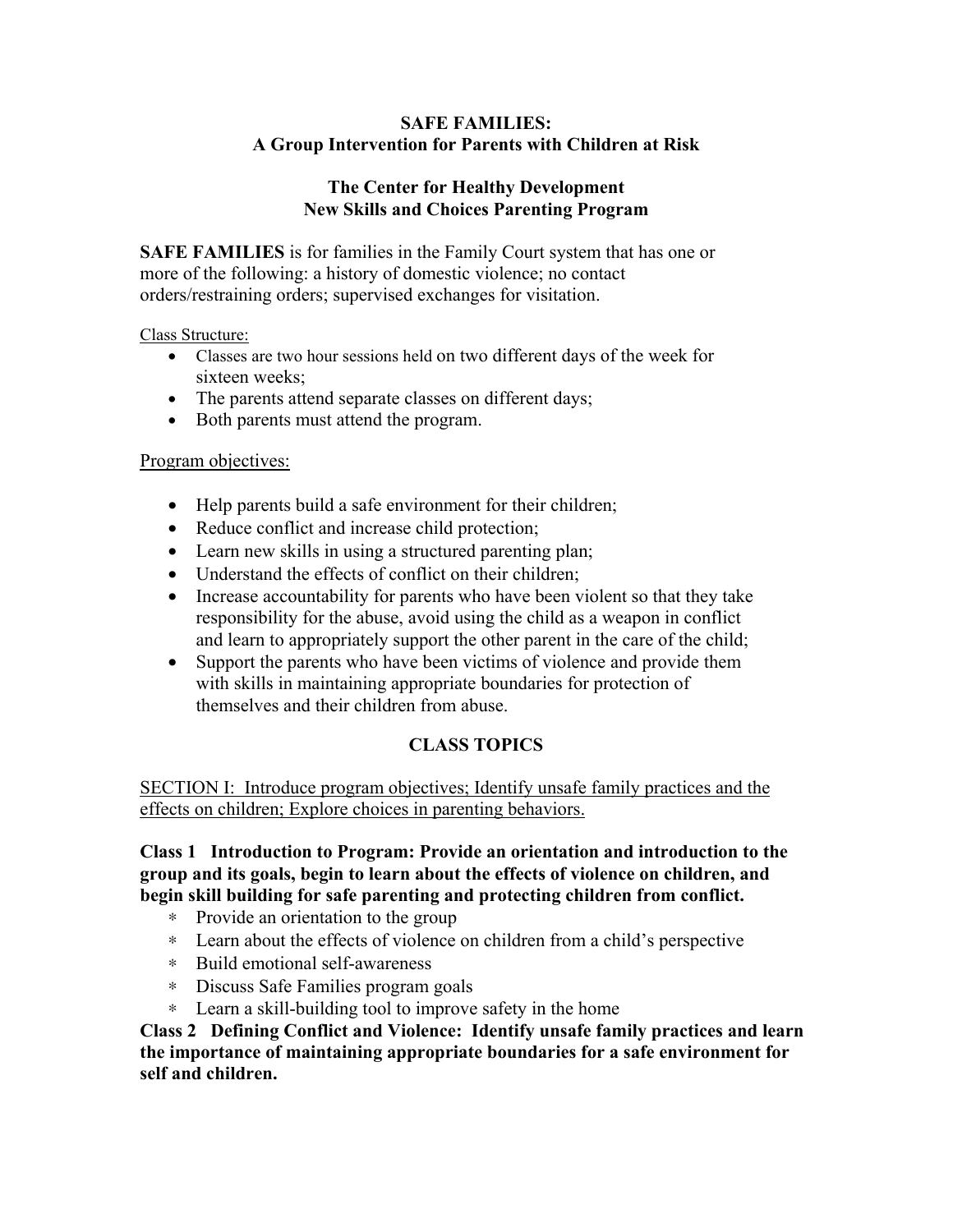- ∗ Learn dynamics of control and dominance
- ∗ Assess personal accountability
- ∗ Build awareness of personal responses to control and dominance

#### **Class 3 Children in the Middle: Focus on the difference between placing children in the middle and positive parenting and continue to build self-awareness.**

- ∗ Learn ways in which children get placed in the middle
- ∗ Identify the price children pay for being placed in the middle
- ∗ Develop an understanding of positive parenting practices
- ∗ Use the Experience Log to continue to build self-awareness

#### **Class 4 Defining Parenting: To help parents identify the parenting styles and learn skills to improve interactions with their children and others**

- ∗ Introduce basic parenting styles
- ∗ Learn to communicate assertively
- ∗ Begin to make change through self-focus and use of new skills

SECTION II: Recognize personal coping skills and stresses; Identify expectations and control issues; Develop new skills in changing behavior.

**Class 5 Stress, Anger, and Anxiety: To help parents build self-awareness around the anger and stress in their lives, learn about the impact on their children, and improve coping skills in order to provide a more secure environment for themselves and their children** 

- ∗ Increase self-awareness of anger and stress
- ∗ Analyze stress management and coping skills
- ∗ Learn why we turn to substances and how they affect us
- ∗ Make changes for the sake of the children and ourselves

#### **Class 6 Revealing Expectations: To examine and understand the expectations we have of ourselves as parents and of our children as well as the effects of parental expectations on children**

- ∗ Examine the roots of our expectations
- ∗ Identify our expectations of ourselves and our child
- ∗ Normalize childish behavior and understand our own behavior
- ∗ Explore what it means to be a mother/father

**Class 7 Managing Self-Talk: Identify sources of stress in self-talk and examine how stress escalates into anger, how to manage self-talk, and how to cope and change behavior**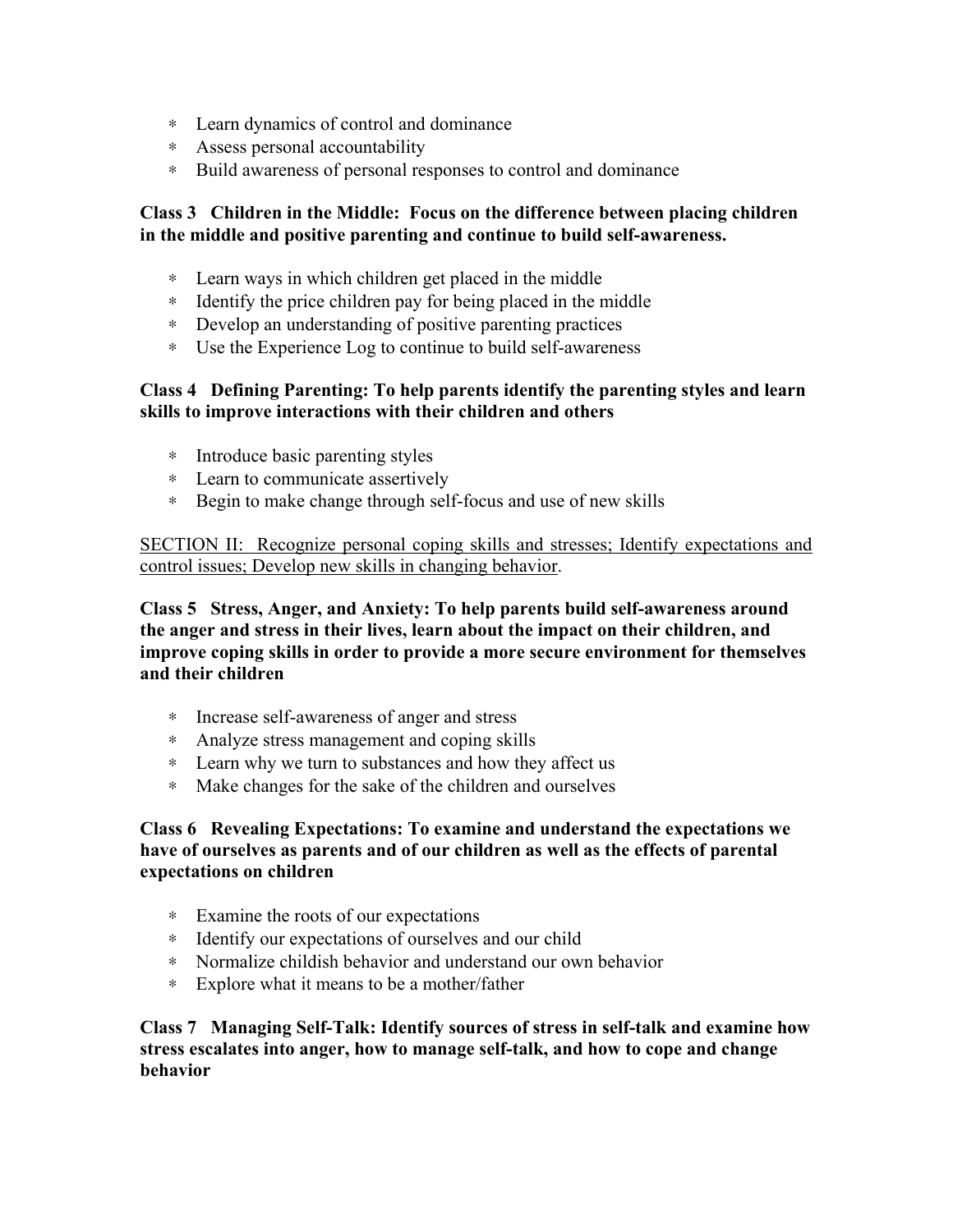- ∗ Introduce self-talk and its relationship to stress and anger
- ∗ Identify types of self-talk
- ∗ Examine self-talk and its relationship to expectations
- ∗ Relate self-talk to the experience cycle

#### **Class 8 Stress Management and Coping Skills: To catch up on concepts and tools from previous classes, review anger and stress, and work on coping skills**

- ∗ Introduce material from Classes 1-7 not previously introduced
- ∗ Review anger, stress, and coping skills worksheets
- ∗ Make changes for the sake of the children and ourselves

SECTION III: Develop empathy for positive and responsive parenting; Learn constructive relationship choices; Build skills in listening and communication; Build a practice of safe parenting

#### **Class 9 Through My Child's Eyes: Learn to be more attuned to our child, increase awareness of our child, and experience empathy for our child's experience**

- ∗ Examine child's perspective
- ∗ Review expectations

#### **Class 10 Understanding Self Esteem: Examine the roots and meaning of selfesteem as well as how to build self-esteem in children**

- ∗ Introduce self-esteem
- ∗ Identify obstacles to building a child's self-esteem
- ∗ Identify ways to build a child's self-esteem

#### **Class 11 The Art of the Genuine Encounter and Listening: Build awareness of genuine engagement with child and promote child's unique expression of self through active listening and creating psychological safety.**

- ∗ Identify types of interactions between parent and child that promote genuine encounters.
- ∗ Practice active listening and observation
- ∗ Learn how to create psychological safety for child

#### **Class 12 Building Boundaries for Safe Parenting: Learn how to build boundaries for Parallel Parenting and develop a protocol of best practices for Safe Parenting.**

- ∗ Develop structured methods of communication and rules for parallel parenting
- ∗ Set priorities of rules of safety and commit to them
- ∗ Make a list of the most important Best Practices for Safe Parenting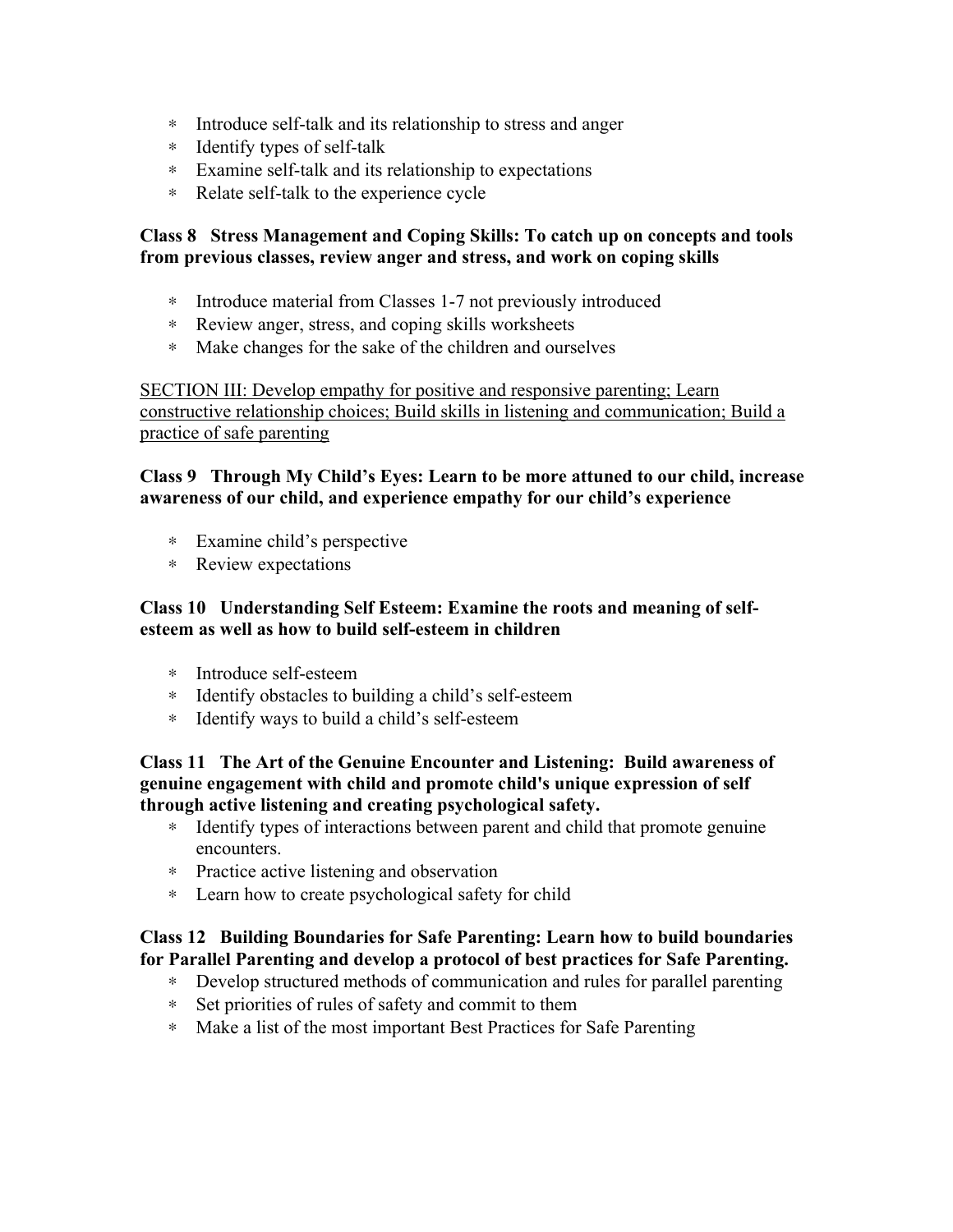## **NEW SKILLS AND CHOICES PARENTING PROGRAMS The Center for Healthy Development (CHD)**

Terry McLarnan, Executive Director of The Center for Healthy Development (CHD)

Three new programs are now available for families who are in the process of separation and divorce. The **NEW SKILLS AND CHOICES PARENTING PROGRAMS** are:

- **Parents in Conflict** eight weeks of group intervention for both parents;
- **Safe Families** a twelve week group intervention for both parents
- **Co-parenting and Parallel- parenting Counseling**

The **New Skills and Choices Parenting Programs** are part of a Family Court Initiative public/private collaboration. The purpose of the **Family Court Initiative** is to ensure that children and families within the Family Court System will have the necessary health, developmental and social underpinnings to assist their success in life. The programs are a comprehensive and integrated continuum of care consisting of three levels: prevention, intervention, and intensive intervention. These multiple levels of services are provided by The Center of Healthy Development, a non-profit agency of mental health professionals, with twenty years of experience.

The following is a description of each of three new programs provided by The Center for Healthy Development:

**1. PARENTS IN CONFLICT**: Families referred by the Superior Court to the Parents in Conflict Group Intervention include:

- Parents in conflict over their children;
- Children in family are in stress due to parental conflict and separation;
- Parents are entrenched in litigation;
- Both parents must participate in the classes.

Classes are not appropriate for families with a history of domestic violence, active substance abuse or serious mental disorders. Parents are referred at any time during the court process.

#### **Class structure:**

- Classes are two hour sessions held once a week over an eight week period;
- Both parents must attend and are separated two different classes on different days;
- The two groups are a mix of fathers/mothers and custodial/non-custodial parents.

**Program objectives**: To help parents build new skills in communication and parenting and to make constructive choices for their family. Group interventions include role plays, videos, peer learning and didactic information to assist them in learning the ability to:

- Develop empathy for children and the other parent;
- Learn constructive ways to solve problems;
- Learn new communication techniques, especially clarifying and listening;
- Learn value of parallel parenting when appropriate;
- Understand effects of conflict on children and on each other;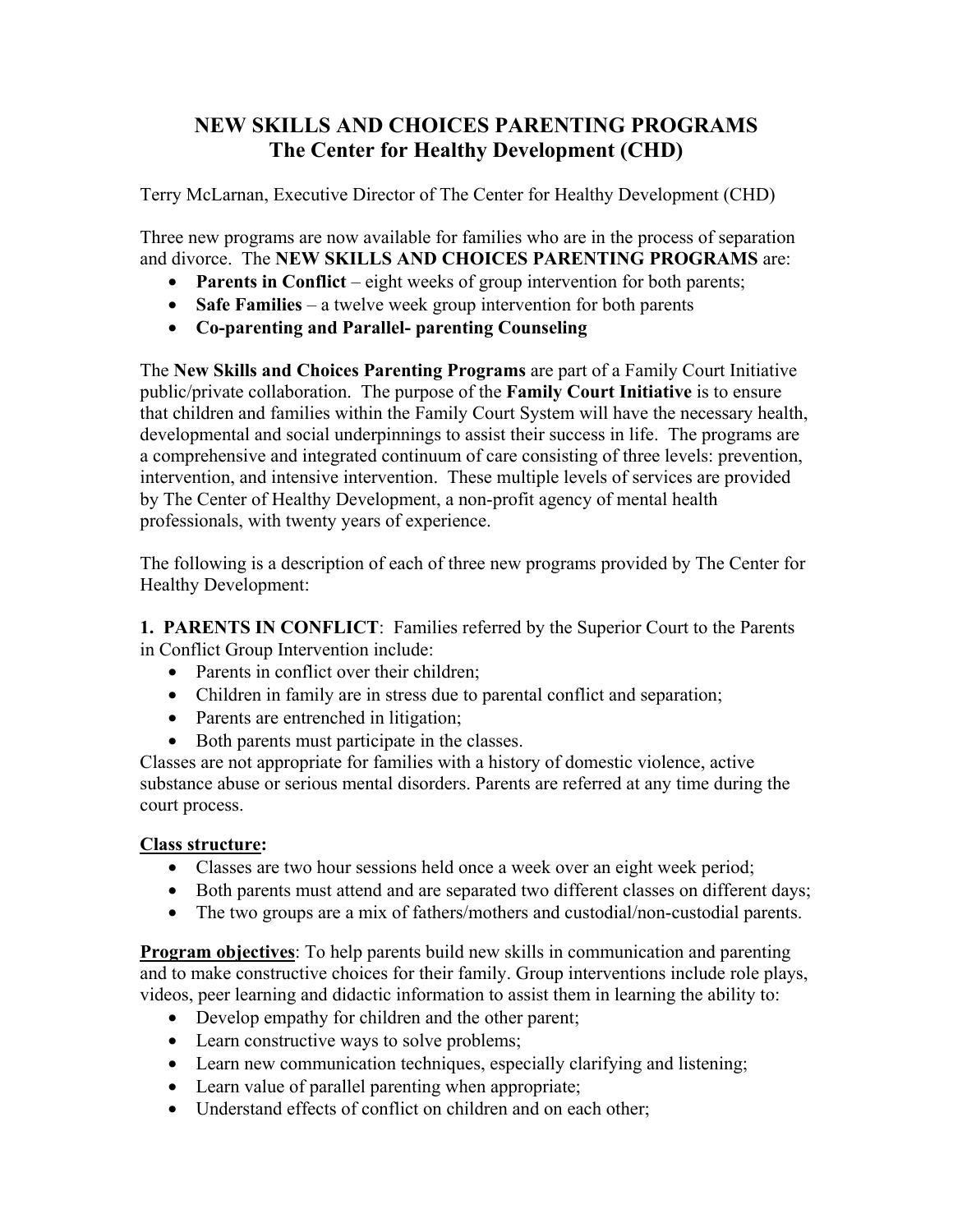• Recognize ways that stress, anger, violence, substance use, and emotions cause problems.

**2. SAFE FAMILIES** is a twelve-week skill-building group intervention program for families in the Family Court system whose children are at risk due to domestic violence and/or who have one or more of the following: a history of domestic violence allegations; no contact orders/restraining orders; supervised exchanges for visitation. Both parents must attend the program. The two hour classes are held on two different days of the week and the parents attend separate classes on different days.

#### **Program Objectives:**

**1. Help parents build a safe environment for their children:** Parents are asked to commit themselves to protecting their children from any exposure to violence or abuse by either parent or anyone else in their home.

- **2. Reduce conflict and increase child protection:** Both parents will:
	- Follow their court orders exactly as written;
	- Keep to the written schedule and support the child's time with the other parent;
	- Not allow any harassment or bad mouthing of the other parent;
	- Not allow any discussion of the court case by anyone in the presence of their children;
	- Not use their child to send messages or to report on the other parent.

**3. Learn new skills in using a structured parenting plan:** Parents will learn how and when to communicate specific information about their child in a way that is safe for the whole family.

**4. Understand the effects of conflict on their children**: Parents will learn about the problems children have developed after living with conflict and violence in their families. Some of these problems are: delinquency, substance abuse, depression, physical/medical complaints,

#### **5. Increase accountability for parents who have been violent so that they take responsibility for the abuse, avoid using the child as a weapon in conflict and learn to appropriately support the other parent in the care of the child:**

- Parents who have been abusive will identify specific incidents that have occurred in their family and will hold themselves responsible for their own actions;
- They will learn appropriate behavior that supports protecting their child from violence and conflict;
- Parents will model for their child the importance of respect and support of the other parent.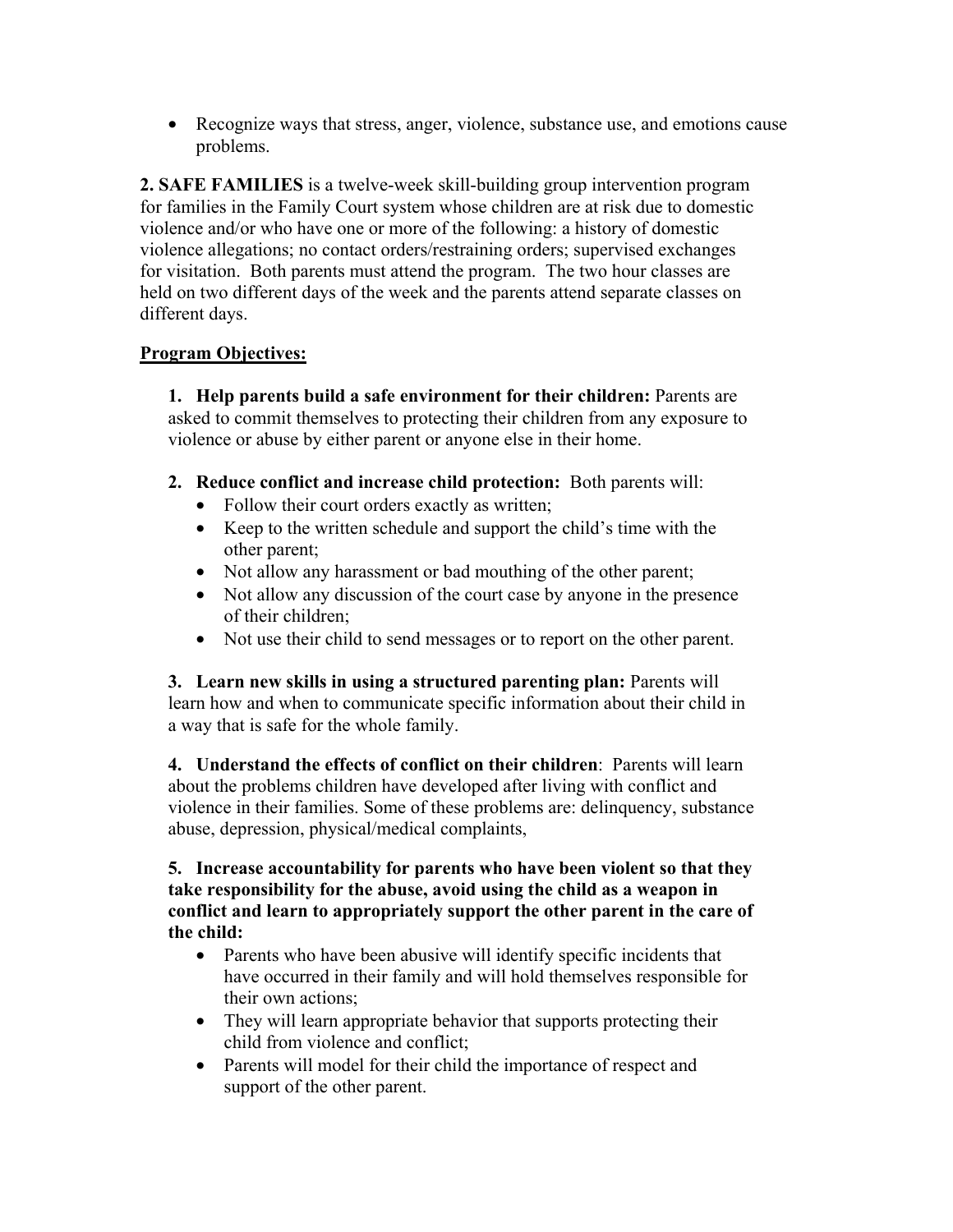**6. Support the parents who have been victims of violence and provide them with skills in maintaining appropriate boundaries for protection of themselves and their children from abuse:** 

- Parents who have been victims of violence will learn about setting up a structured plan and keeping rules of communication that protect the safety of the family;
- Parents will help their children feel secure by maintaining a consistent, predictable environment.

# **3. CO-PARENTING AND PARALLEL PARENTING COUNSELING:** Parents

suitable for this counseling intervention:

- Chronic litigators who use the court system to resolve their continuing issues;
- Parents who have difficulty making mutual and timely decisions (particularly those with young children or who have children with special needs);
- Parents with an alienated child or potentially abusive situations that need structure and monitoring
- Not appropriate for families with histories of significant family violence, child abuse, or active substance abuse;
- Both parents must participate.

Referrals to Co or Parallel Parenting Counseling are only be made after a court order for custody and a visitation plan is in place. Court ordered referrals include goals of service intervention, who is allowed to be seen, and timely procedures for resolving issues that are pertinent to safety of child.

### **Counseling structure**:

- The counselor functions as a manager of conflict and assists the parents in carrying out their court orders. Other family members may participate as directed by the court and when considered appropriate by the counselor; Collateral contacts may be made with the child's therapist and other professionals involved with the family;
- Parents will be seen in sessions together, or in separate sessions.

**Service goals**: The counselor functions as a parent coordinator to manage chronic, recurring disputes such as visitation conflicts and help parents to adhere to court orders in highly conflicted separating and divorcing families. Interventions generally include helping the parents understand the affects of their conflict on the children, to help them improve and protect good relationships with their children, provide advise and assistance in implementing their visitation and custody plans, help improve communication, coordinate the safe care of their children and help children cope with the stress and fears. **Fees: New Skills and Choices Parenting Programs** are funded in part by **FIRST 5 Santa Clara County**. There is a co pay of \$10 per class for parents in the Family Court system with at least one child under six years old attending the Parents in Conflict program and Safe Families. FIRST 5 families in the co/parallel parent counseling program pay a co-pay fee of \$15 per parent per session and for intake interviews. All other parents pay the CHD sliding scale fee according to gross income.

All services and classes of the **New Skills and Choices Programs** are treatment focused, confidential and not subject to assessments, reports or testifying.